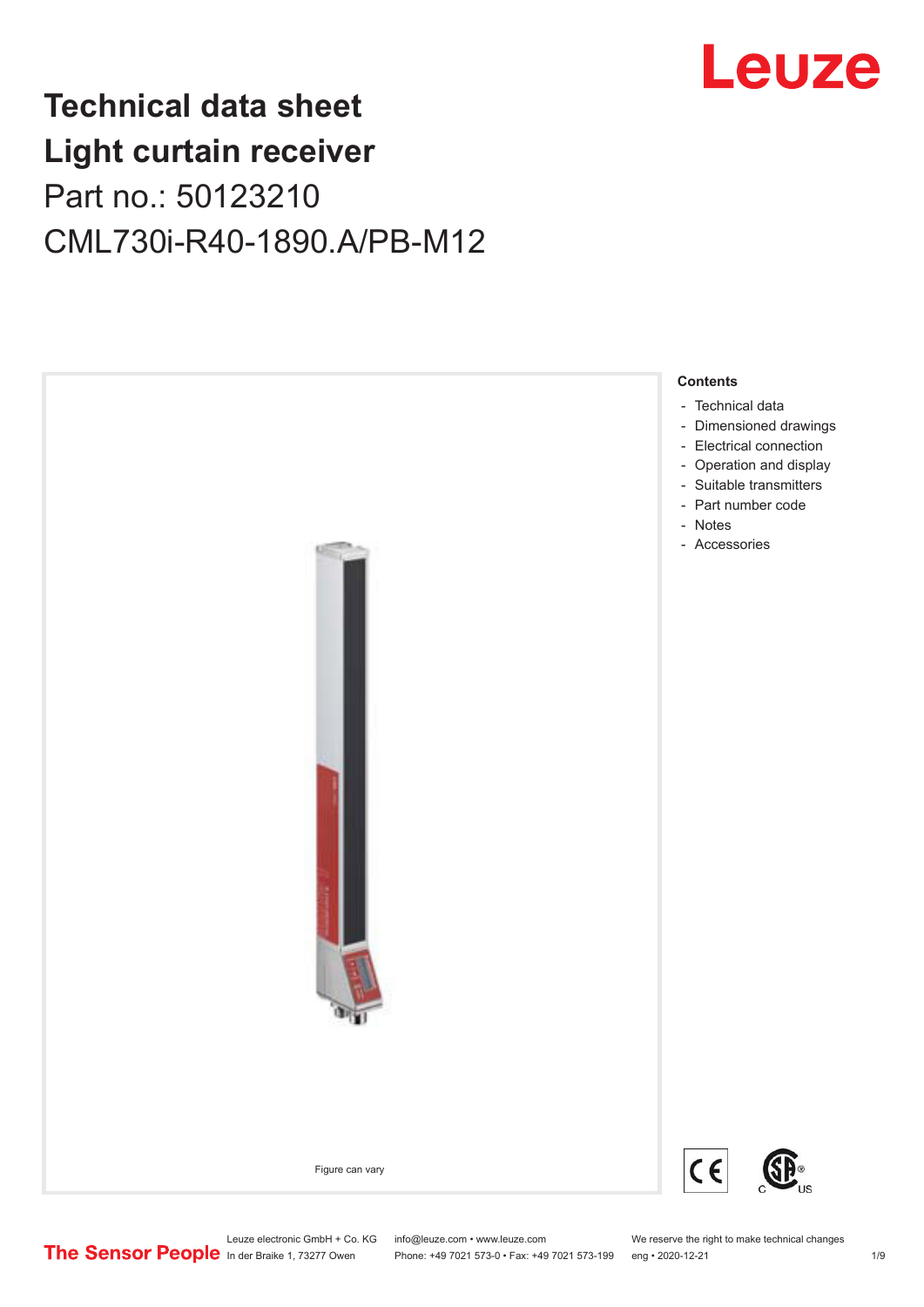# <span id="page-1-0"></span>**Technical data**

# **Leuze**

### **Basic data**

| Dasit uata                                     |                                            |
|------------------------------------------------|--------------------------------------------|
| <b>Series</b>                                  | 730                                        |
| <b>Operating principle</b>                     | Throughbeam principle                      |
| Device type                                    | Receiver                                   |
| <b>Contains</b>                                | 2x BT-NC sliding block                     |
| <b>Application</b>                             | Detection of transparent objects           |
|                                                | Object measurement                         |
|                                                |                                            |
| <b>Special version</b>                         |                                            |
| <b>Special version</b>                         | Crossed-beam scanning                      |
|                                                | Diagonal-beam scanning                     |
|                                                | Parallel-beam scanning                     |
|                                                |                                            |
| <b>Optical data</b>                            |                                            |
| <b>Operating range</b>                         | Guaranteed operating range                 |
| <b>Operating range</b>                         | 0.39.5m                                    |
| Operating range, transparent media             | 0.33.5m                                    |
| <b>Operating range limit</b>                   | Typical operating range                    |
| <b>Operating range limit</b>                   | $0.212$ m                                  |
| <b>Measurement field length</b>                | 1.890 mm                                   |
| <b>Number of beams</b>                         |                                            |
|                                                | 47 Piece(s)                                |
| Beam spacing                                   | 40 mm                                      |
| Measurement data                               |                                            |
| Minimum object diameter                        | 50 mm                                      |
|                                                |                                            |
| <b>Electrical data</b>                         |                                            |
| <b>Protective circuit</b>                      | Polarity reversal protection               |
|                                                | Short circuit protected                    |
|                                                |                                            |
|                                                | <b>Transient protection</b>                |
| Performance data                               |                                            |
| Supply voltage $U_{B}$                         | 18  30 V, DC                               |
| <b>Residual ripple</b>                         | 0  15 %, From $U_{\rm B}$                  |
| <b>Open-circuit current</b>                    | 0  350 mA, The specified values refer      |
|                                                | to the entire package consisting of trans- |
|                                                | mitter and receiver.                       |
|                                                |                                            |
| Inputs/outputs selectable                      | 100 mA                                     |
| Output current, max.                           |                                            |
| <b>Input resistance</b>                        | $6,000 \Omega$                             |
| Number of inputs/outputs selectable 2 Piece(s) |                                            |
| Type                                           | Inputs/outputs selectable                  |
| Voltage type, outputs                          | DC                                         |
| Switching voltage, outputs                     | Typ. $U_R / 0 V$                           |
| Voltage type, inputs                           | DC                                         |
| Switching voltage, inputs                      | high: ≥6V                                  |
|                                                | $low: 4V$                                  |
|                                                |                                            |
| Input/output 1                                 |                                            |
| Activation/disable delay                       | 1 <sub>ms</sub>                            |
| <b>Timing</b>                                  |                                            |
| Cycle time                                     | 1 <sub>ms</sub>                            |
| Response time per beam                         | $10 \mu s$                                 |
|                                                |                                            |
| <b>Interface</b>                               |                                            |
| Type                                           | PROFIBUS DP                                |
|                                                |                                            |

| <b>PROFIBUS DP</b>           |                                |                              |
|------------------------------|--------------------------------|------------------------------|
| <b>Function</b>              |                                | Process                      |
| <b>Service interface</b>     |                                |                              |
| Type                         |                                | IO-Link                      |
|                              |                                |                              |
| <b>IO-Link</b>               |                                |                              |
| <b>Function</b>              |                                | Configuration via software   |
|                              |                                | Service                      |
| <b>Connection</b>            |                                |                              |
| <b>Number of connections</b> |                                | 2 Piece(s)                   |
| <b>Plug outlet</b>           |                                | Axial                        |
|                              |                                |                              |
| <b>Connection 1</b>          |                                |                              |
| <b>Function</b>              |                                | Configuration interface      |
|                              |                                | Connection to transmitter    |
|                              |                                | Signal IN                    |
|                              |                                | Signal OUT                   |
|                              |                                | Voltage supply               |
| <b>Type of connection</b>    |                                | Connector                    |
| <b>Thread size</b>           |                                | M <sub>12</sub>              |
| <b>Type</b>                  |                                | Male                         |
| <b>Material</b>              |                                | Metal                        |
| No. of pins                  |                                | 8-pin                        |
| Encoding                     |                                | A-coded                      |
|                              |                                |                              |
| <b>Connection 2</b>          |                                |                              |
| <b>Function</b>              |                                | <b>BUS IN</b>                |
|                              |                                | <b>BUS OUT</b>               |
| <b>Type of connection</b>    |                                | Connector                    |
| <b>Thread size</b>           |                                | M12                          |
| <b>Type</b>                  |                                | Female                       |
| <b>Material</b>              |                                | Metal                        |
| No. of pins                  |                                | 5-pin                        |
| Encoding                     |                                | B-coded                      |
|                              |                                |                              |
| <b>Mechanical data</b>       |                                |                              |
| Design                       |                                | Cubic                        |
| Dimension (W x H x L)        |                                | 29 mm x 35.4 mm x 1,995 mm   |
| <b>Housing material</b>      |                                | Metal                        |
| <b>Metal housing</b>         |                                | Aluminum                     |
| Lens cover material          |                                | Plastic                      |
| Net weight                   |                                | $2,050$ g                    |
| <b>Housing color</b>         |                                | Silver                       |
| Type of fastening            |                                | Groove mounting              |
|                              |                                | Via optional mounting device |
|                              |                                |                              |
| <b>Operation and display</b> |                                |                              |
| Type of display              |                                | LED                          |
|                              |                                | OLED display                 |
| <b>Number of LEDs</b>        |                                | 2 Piece(s)                   |
| Type of configuration        |                                | Software                     |
|                              |                                | Teach-in                     |
| <b>Operational controls</b>  |                                | Membrane keyboard            |
|                              |                                |                              |
| <b>Environmental data</b>    |                                |                              |
|                              | Ambient temperature, operation | -30  60 °C                   |
|                              | Ambient temperature, storage   | $-40$ 70 °C                  |
|                              |                                |                              |
|                              |                                |                              |

Leuze electronic GmbH + Co. KG info@leuze.com • www.leuze.com We reserve the right to make technical changes In der Braike 1, 73277 Owen Phone: +49 7021 573-0 • Fax: +49 7021 573-199 eng • 2020-12-21 299 Phone: +49 7021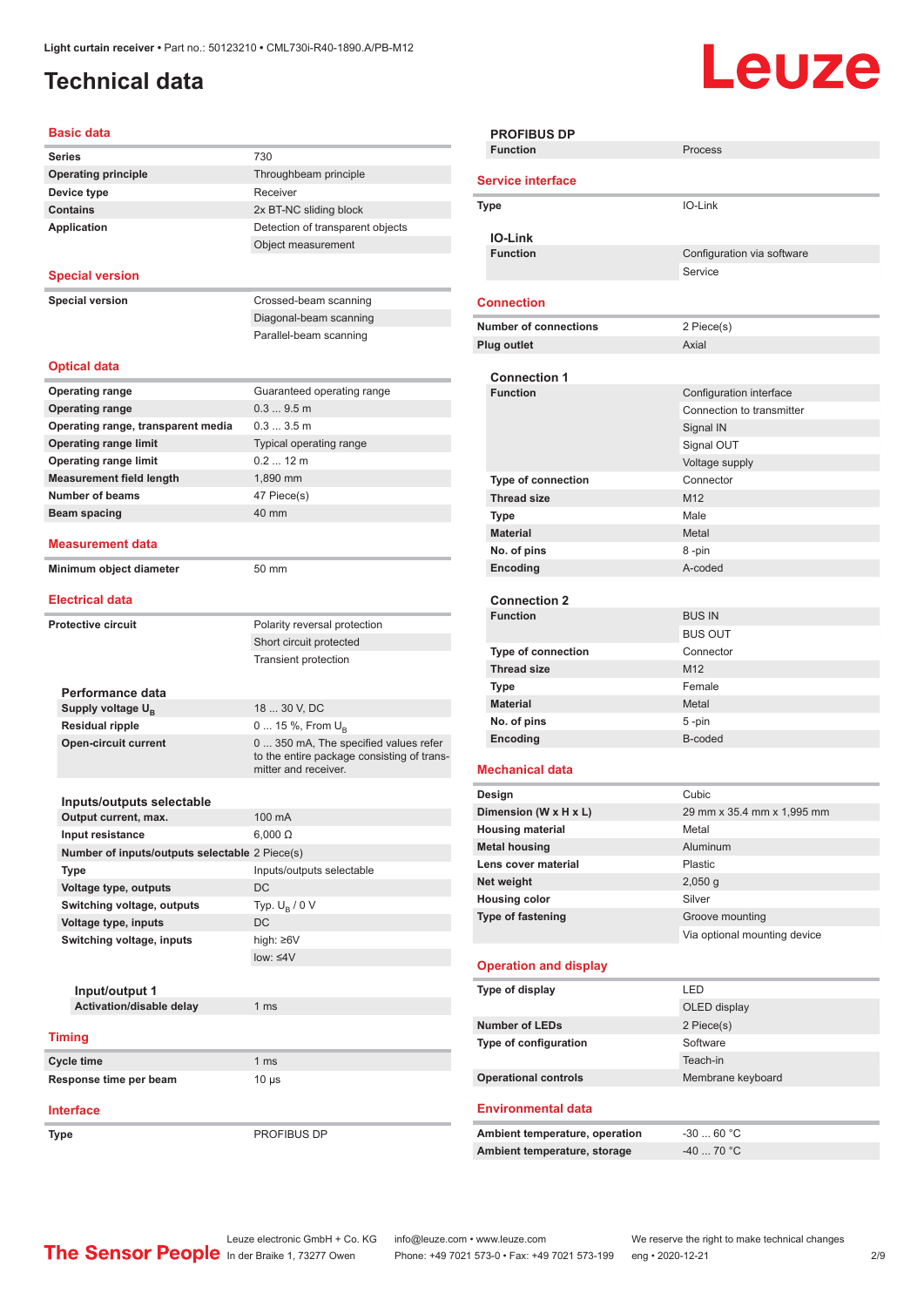# **Technical data**

# Leuze

### **Certifications**

| Degree of protection     | IP 65         |
|--------------------------|---------------|
| <b>Protection class</b>  | Ш             |
| <b>Certifications</b>    | c CSA US      |
| <b>Standards applied</b> | IEC 60947-5-2 |
|                          |               |

### **Classification**

| <b>Customs tariff number</b> | 90314990 |
|------------------------------|----------|
| eCl@ss 5.1.4                 | 27270910 |
| eCl@ss 8.0                   | 27270910 |
| eCl@ss 9.0                   | 27270910 |
| eCl@ss 10.0                  | 27270910 |
| eCl@ss 11.0                  | 27270910 |
| <b>ETIM 5.0</b>              | EC002549 |
| <b>ETIM 6.0</b>              | EC002549 |
| <b>ETIM 7.0</b>              | EC002549 |
|                              |          |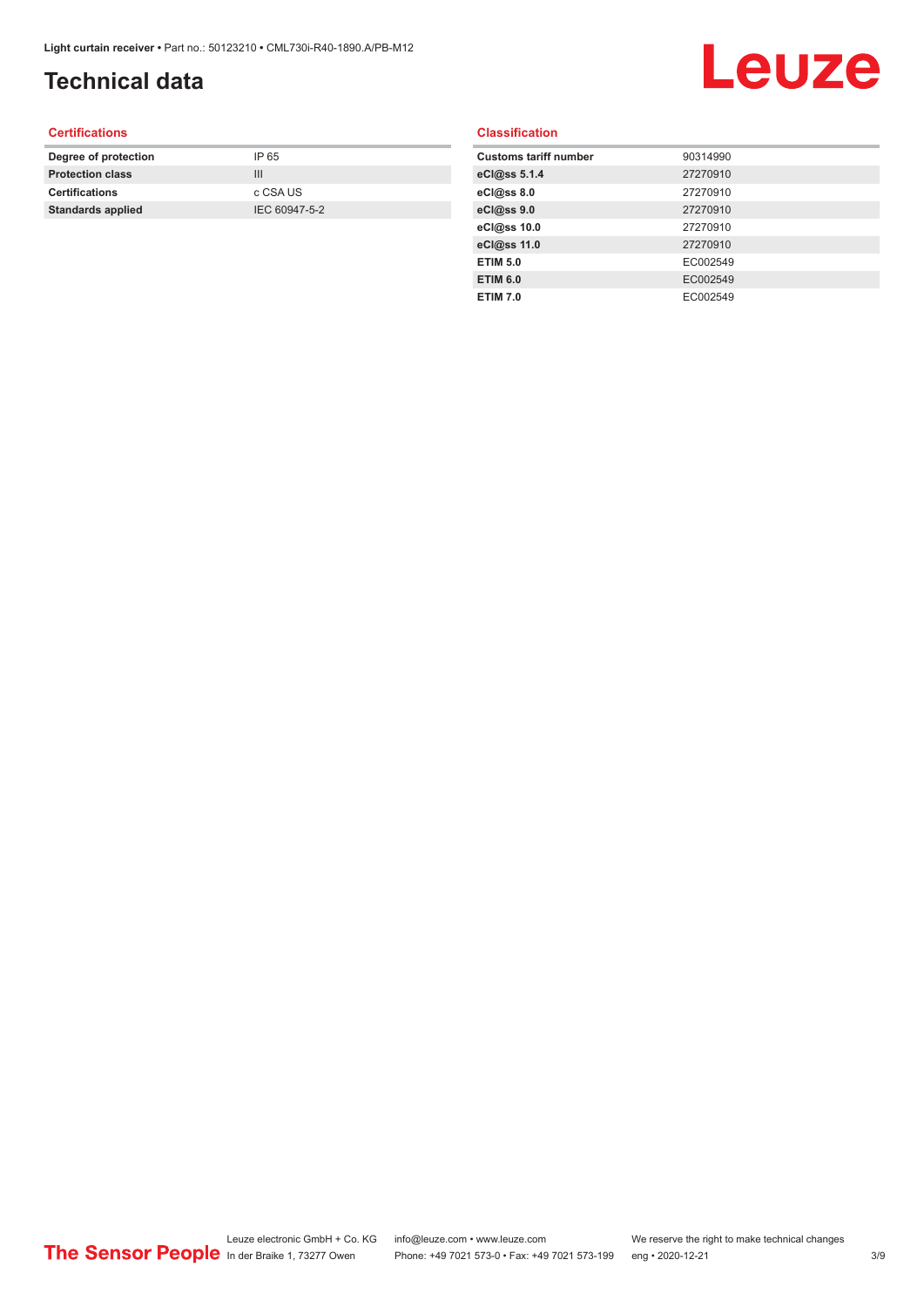### <span id="page-3-0"></span>**Dimensioned drawings**

All dimensions in millimeters



- 
- B Measurement field length 1890 mm
- F M6 thread

G Fastening groove

- 
- R Receiver
- Y 5 mm

T Transmitter

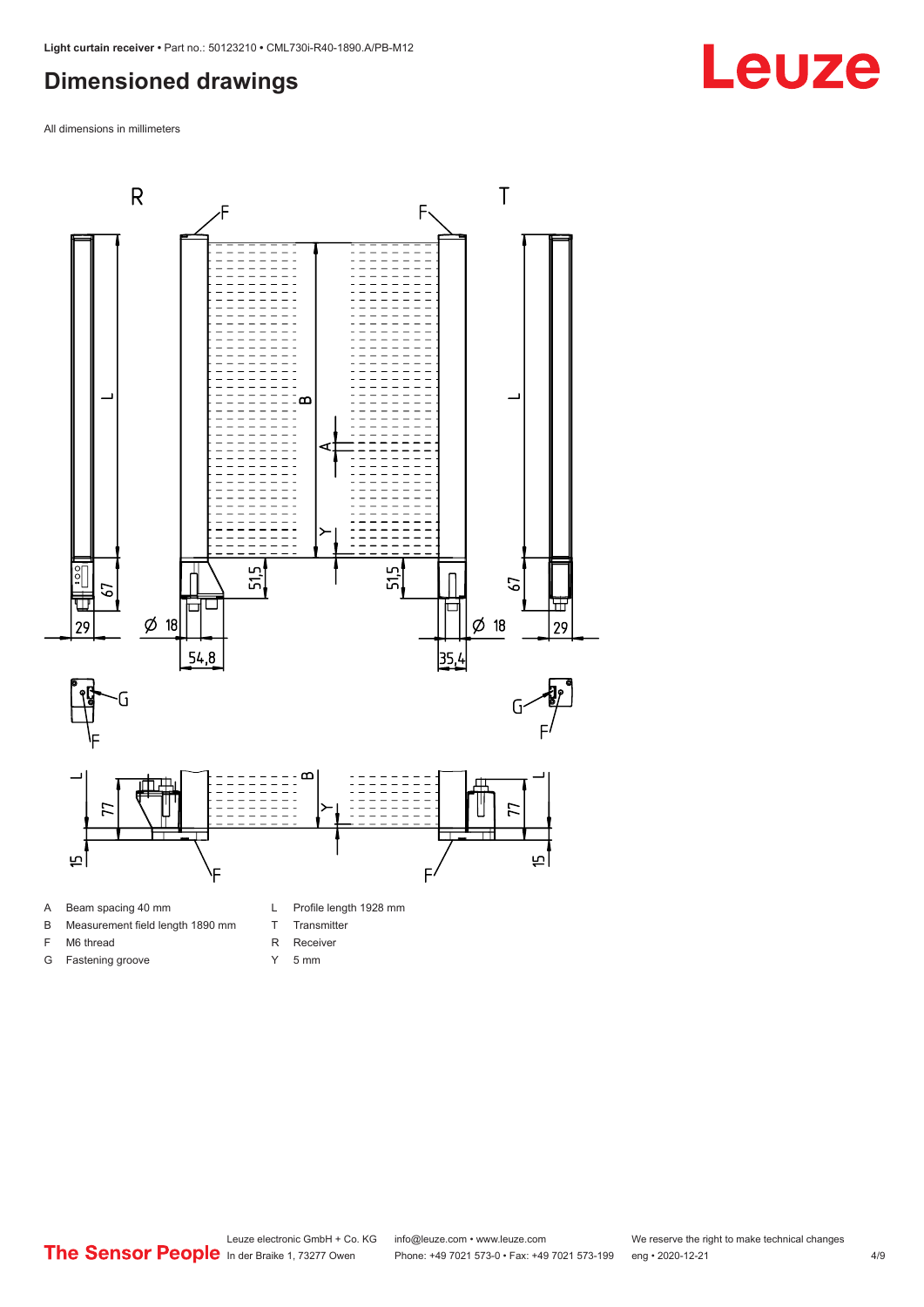### <span id="page-4-0"></span>**Dimensioned drawings**





## **Electrical connection**

**Connection 1**

| <b>Function</b>    | Configuration interface   |
|--------------------|---------------------------|
|                    | Connection to transmitter |
|                    | Signal IN                 |
|                    | Signal OUT                |
|                    | Voltage supply            |
| Type of connection | Connector                 |
| <b>Thread size</b> | M12                       |
| <b>Type</b>        | Male                      |
| <b>Material</b>    | Metal                     |
| No. of pins        | 8-pin                     |
| Encoding           | A-coded                   |

### **Pin Pin assignment**

|                | $V +$            |  |  |
|----------------|------------------|--|--|
| $\overline{2}$ | I/O <sub>1</sub> |  |  |
| 3              | <b>GND</b>       |  |  |
| $\overline{4}$ | IO-Link          |  |  |
| 5              | I/O <sub>2</sub> |  |  |
| 6              | RS 485 Tx+       |  |  |
|                | RS 485 Tx+       |  |  |
| 8              | <b>FE/SHIELD</b> |  |  |
|                |                  |  |  |



### **Connection 2**

| <b>Function</b>    | <b>BUS IN</b>  |
|--------------------|----------------|
|                    | <b>BUS OUT</b> |
| Type of connection | Connector      |
| <b>Thread size</b> | M12            |
| <b>Type</b>        | Female         |
| <b>Material</b>    | Metal          |
| No. of pins        | $5$ -pin       |
| Encoding           | B-coded        |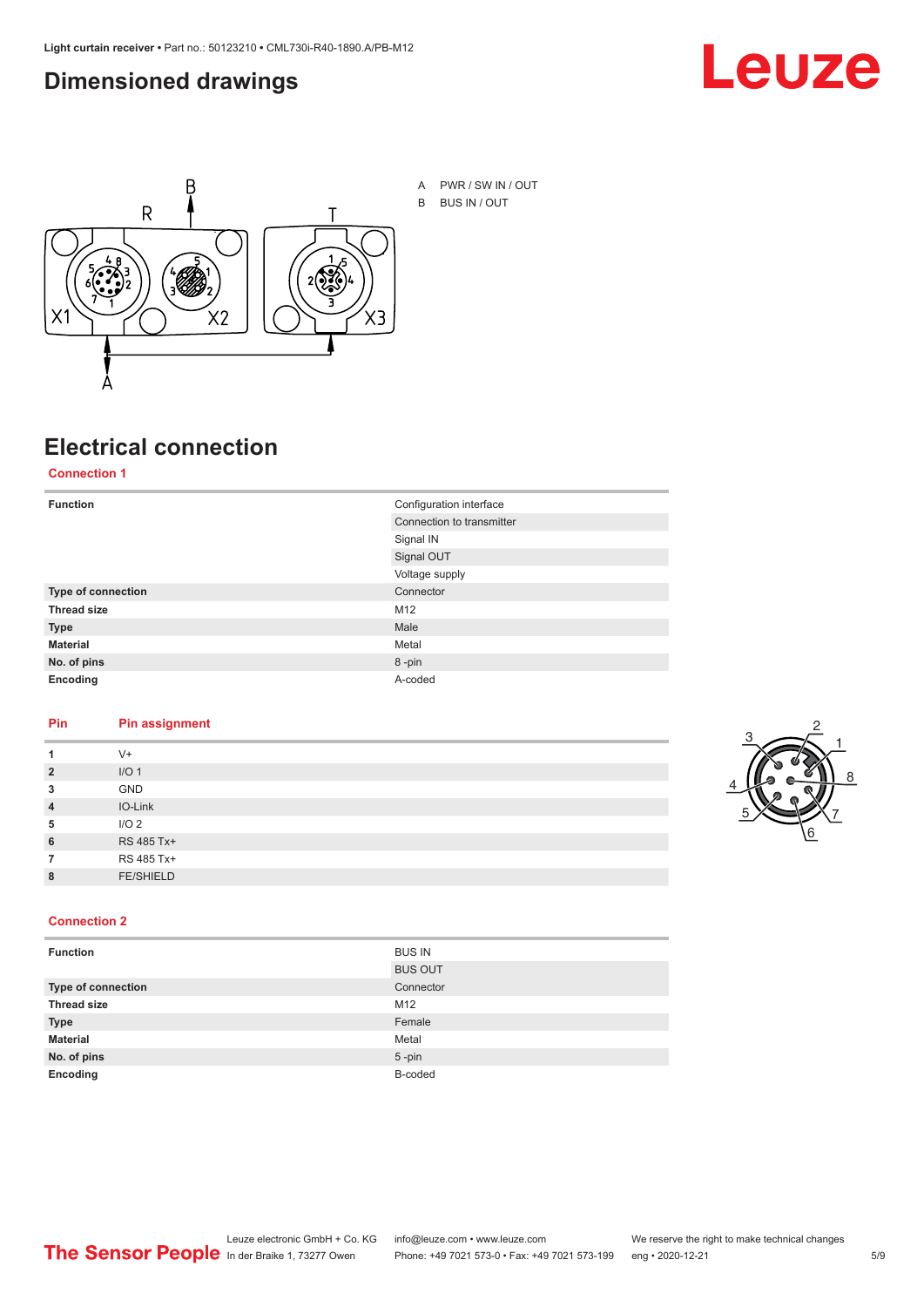# <span id="page-5-0"></span>**Electrical connection**

| Pin | Pin assignment   |  |
|-----|------------------|--|
|     | $V +$            |  |
| ຳ   | Tx-              |  |
| 3   | PB GND           |  |
|     | $Tx+$            |  |
| 5   | <b>FE/SHIELD</b> |  |

# **Operation and display**

| <b>LED</b>     | <b>Display</b>           | <b>Meaning</b>                         |
|----------------|--------------------------|----------------------------------------|
|                | Green, continuous light  | Operational readiness                  |
|                | Green, flashing          | Teach / error                          |
| $\overline{2}$ | Yellow, continuous light | Light path free, with function reserve |
|                | Yellow, flashing         | No function reserve                    |
|                | Off                      | Object detected                        |

### **Suitable transmitters**

| Part no. | <b>Designation</b>         | <b>Article</b>               | <b>Description</b>                                                      |
|----------|----------------------------|------------------------------|-------------------------------------------------------------------------|
| 50118652 | CML730i-T40-<br>1890.A-M12 | Light curtain<br>transmitter | Operating range: 0.3  9.5 m<br>Connection: Connector, M12, Axial, 5-pin |

### **Part number code**

Part designation: **CML7XXi-YZZ-AAAA.BCCCDDD-EEEFFF**

| <b>CML</b>  | <b>Operating principle</b><br>Measuring light curtain                                                                                     |
|-------------|-------------------------------------------------------------------------------------------------------------------------------------------|
| 7XXi        | <b>Series</b><br>720i: 720i series<br>730i: 730i series                                                                                   |
| Y           | Device type<br>T: transmitter<br>R: receiver                                                                                              |
| <b>ZZ</b>   | <b>Beam spacing</b><br>$05:5$ mm<br>10:10 mm<br>20:20 mm<br>40:40 mm                                                                      |
| <b>AAAA</b> | Measurement field length [mm], dependent on beam spacing                                                                                  |
| B           | Equipment<br>A: connector outlet, axial<br>R: rear connector outlet                                                                       |
| CCC         | Interface<br>L: IO-Link<br>/CN: CANopen<br>/PB: PROFIBUS<br>/PN: PROFINET<br>/CV: Analog current and voltage output<br>/D3: RS 485 Modbus |

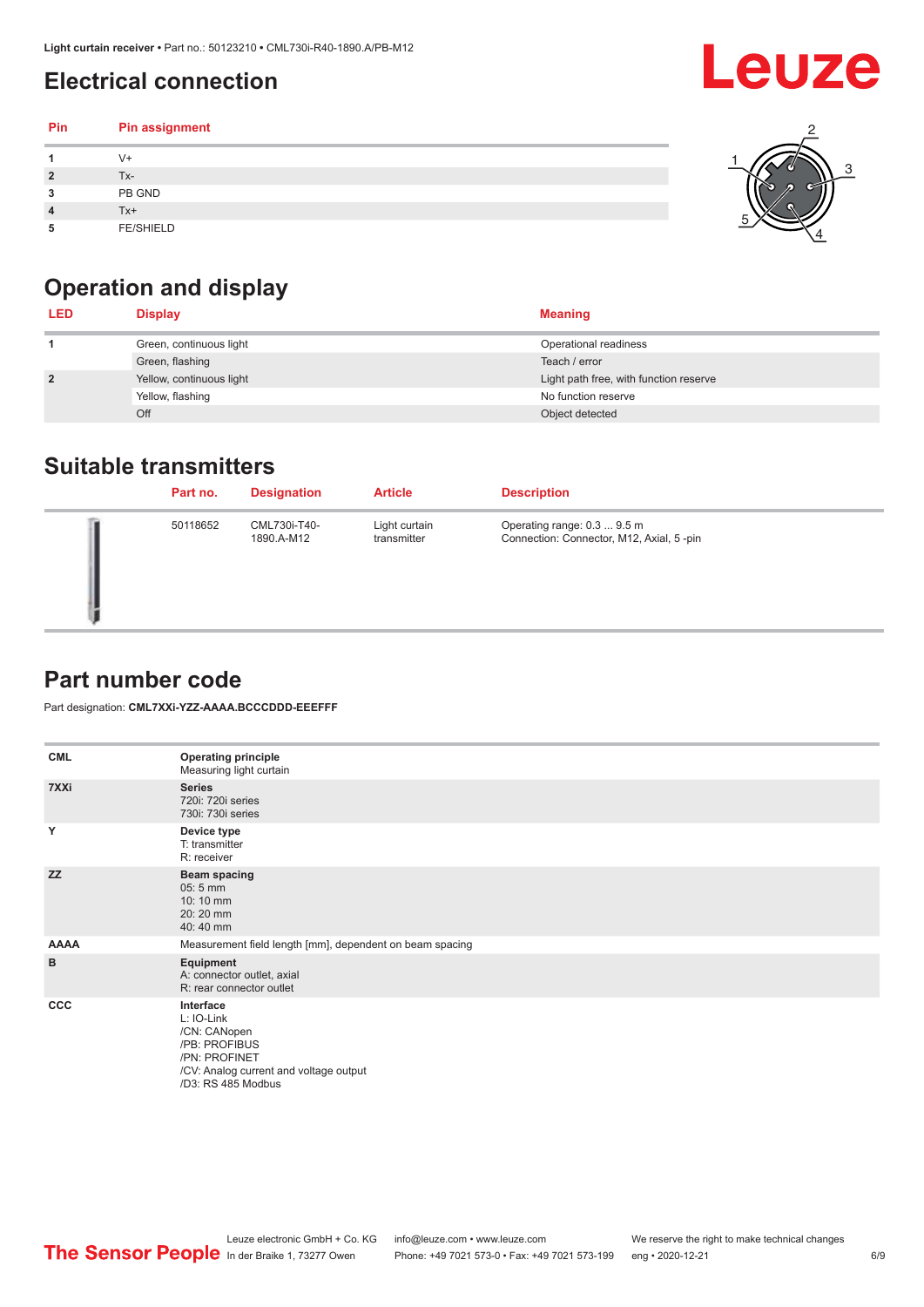### <span id="page-6-0"></span>**Part number code**



| <b>DDD</b> | <b>Special equipment</b><br>-PS: Power Setting                                                    |
|------------|---------------------------------------------------------------------------------------------------|
| <b>EEE</b> | <b>Electrical connection</b><br>M12: M12 connector                                                |
| <b>FFF</b> | -EX: Explosion protection                                                                         |
|            | <b>Note</b>                                                                                       |
| $\bullet$  | Vector A list with all available device types can be found on the Leuze website at www.leuze.com. |

### **Notes**

| Observe intended use!                                                                                                                                                                                                            |
|----------------------------------------------------------------------------------------------------------------------------------------------------------------------------------------------------------------------------------|
| $\%$ This product is not a safety sensor and is not intended as personnel protection.<br>$\%$ The product may only be put into operation by competent persons.<br>$\%$ Only use the product in accordance with its intended use. |
|                                                                                                                                                                                                                                  |



### **For UL applications:**

ª For UL applications, use is only permitted in Class 2 circuits in accordance with the NEC (National Electric Code). ª These proximity switches shall be used with UL Listed Cable assemblies rated 30V, 0.5A min, in the field installation, or equivalent (categories: CYJV/ CYJV7 or PVVA/PVVA7)

### **Accessories**

# Connection technology - Connection cables

|        | Part no. | <b>Designation</b>     | <b>Article</b>   | <b>Description</b>                                                                                                                                         |
|--------|----------|------------------------|------------------|------------------------------------------------------------------------------------------------------------------------------------------------------------|
| 2<br>W | 50132079 | KD U-M12-5A-V1-<br>050 | Connection cable | Connection 1: Connector, M12, Axial, Female, A-coded, 5-pin<br>Connection 2: Open end<br>Shielded: No<br>Cable length: 5,000 mm<br>Sheathing material: PVC |

### Connection technology - Y distribution cables

|   |   | Part no. | <b>Designation</b>          | <b>Article</b>        | <b>Description</b>                                                                                                                                                                                                                                                                                  |
|---|---|----------|-----------------------------|-----------------------|-----------------------------------------------------------------------------------------------------------------------------------------------------------------------------------------------------------------------------------------------------------------------------------------------------|
| Ø | ø | 50118183 | K-Y1 M12A-5m-<br>M12A-S-PUR | Interconnection cable | Connection 1: Connector, M12, Axial, Female, A-coded, 5-pin<br>Connection 2: Connector, M12, Axial, Male, A-coded, 5-pin<br>Connection 3: Connector, M12, Axial, Female, A-coded, 8-pin<br>Shielded: Yes<br>Cable length fork 1: 5,000 mm<br>Cable length fork 2: 150 mm<br>Sheathing material: PUR |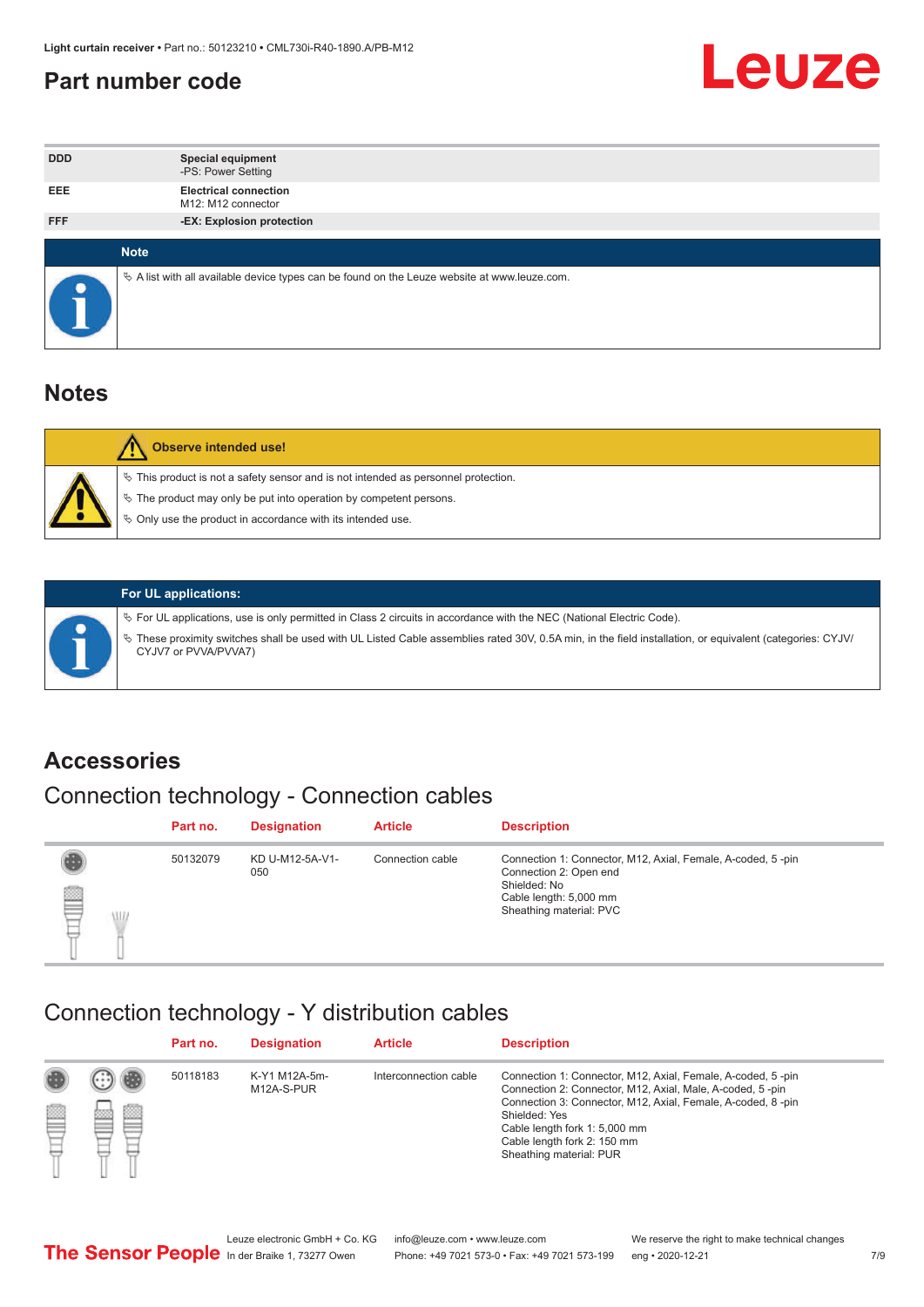### **Accessories**

# **Leuze**

|   |        | Part no. | <b>Designation</b>           | <b>Article</b>        | <b>Description</b>                                                                                                                                                                                                                                                                             |
|---|--------|----------|------------------------------|-----------------------|------------------------------------------------------------------------------------------------------------------------------------------------------------------------------------------------------------------------------------------------------------------------------------------------|
| 您 | ×<br>一 | 50123265 | K-YPB M12A-5m-<br>M12A-S-PUR | Interconnection cable | Suitable for interface: PROFIBUS DP<br>Connection 1: Connector, M12, Axial, Male, B-coded, 5-pin<br>Connection 2: Cable with connector, M12, Axial, Female, B-coded, 5-pin<br>Connection 3: Cable with connector, M12, Axial, Male, B-coded, 5-pin<br>Shielded: Yes<br>Sheathing material: PUR |

### Mounting technology - Mounting brackets

|                                                 | Part no. | <b>Designation</b> | <b>Article</b>      | <b>Description</b>                                                                                                                                                                                                        |
|-------------------------------------------------|----------|--------------------|---------------------|---------------------------------------------------------------------------------------------------------------------------------------------------------------------------------------------------------------------------|
| $\frac{1}{2} \sum_{n=1}^{\infty} \frac{1}{n^2}$ | 50142900 | BT 700M.5-2SET     | Mounting device set | Design of mounting device: Bracket mounting<br>Fastening, at system: Through-hole mounting, T slotted hole<br>Mounting bracket, at device: Screw type, Sliding block<br>Type of mounting device: Rigid<br>Material: Steel |

### Mounting technology - Swivel mounts

| Part no. | <b>Designation</b> | <b>Article</b>       | <b>Description</b>                                                                                                                                          |
|----------|--------------------|----------------------|-------------------------------------------------------------------------------------------------------------------------------------------------------------|
| 429046   | <b>BT-2R1</b>      | Mounting bracket set | Fastening, at system: Through-hole mounting<br>Mounting bracket, at device: Clampable<br>Type of mounting device: Turning, 360°<br>Material: Metal, Plastic |

### Configuration devices

| Part no. | <b>Designation</b>             | <b>Article</b>  | <b>Description</b>                                                       |
|----------|--------------------------------|-----------------|--------------------------------------------------------------------------|
| 50121098 | SET MD12-US2-IL1.1<br>$+$ Zub. | Diagnostics set | Interface: USB<br>Connections: 2 Piece(s)<br>Degree of protection: IP 20 |

### Services

| Part no. | <b>Designation</b> | <b>Article</b>   | <b>Description</b>                                                                                                                                                                                                                                                                                                                                                                                                              |
|----------|--------------------|------------------|---------------------------------------------------------------------------------------------------------------------------------------------------------------------------------------------------------------------------------------------------------------------------------------------------------------------------------------------------------------------------------------------------------------------------------|
| S981001  | CS10-S-110         | Start-up support | Details: Performed at location of customer's choosing, duration: max. 10<br>hours.<br>Conditions: Devices and connection cables are already mounted, price not<br>including travel costs and, if applicable, accommodation expenses.<br>Restrictions: No mechanical (mounting) and electrical (wiring) work<br>performed, no changes (attachments, wiring, programming) to third-party<br>components in the nearby environment. |
| S981005  | CS10-T-110         | Product training | Details: Location and content to be agreed upon, duration: max. 10 hours.<br>Conditions: Price not including travel costs and, if applicable, accommodation<br>expenses.<br>Restrictions: Travel costs and accommodation expenses charged separately<br>and according to expenditure.                                                                                                                                           |